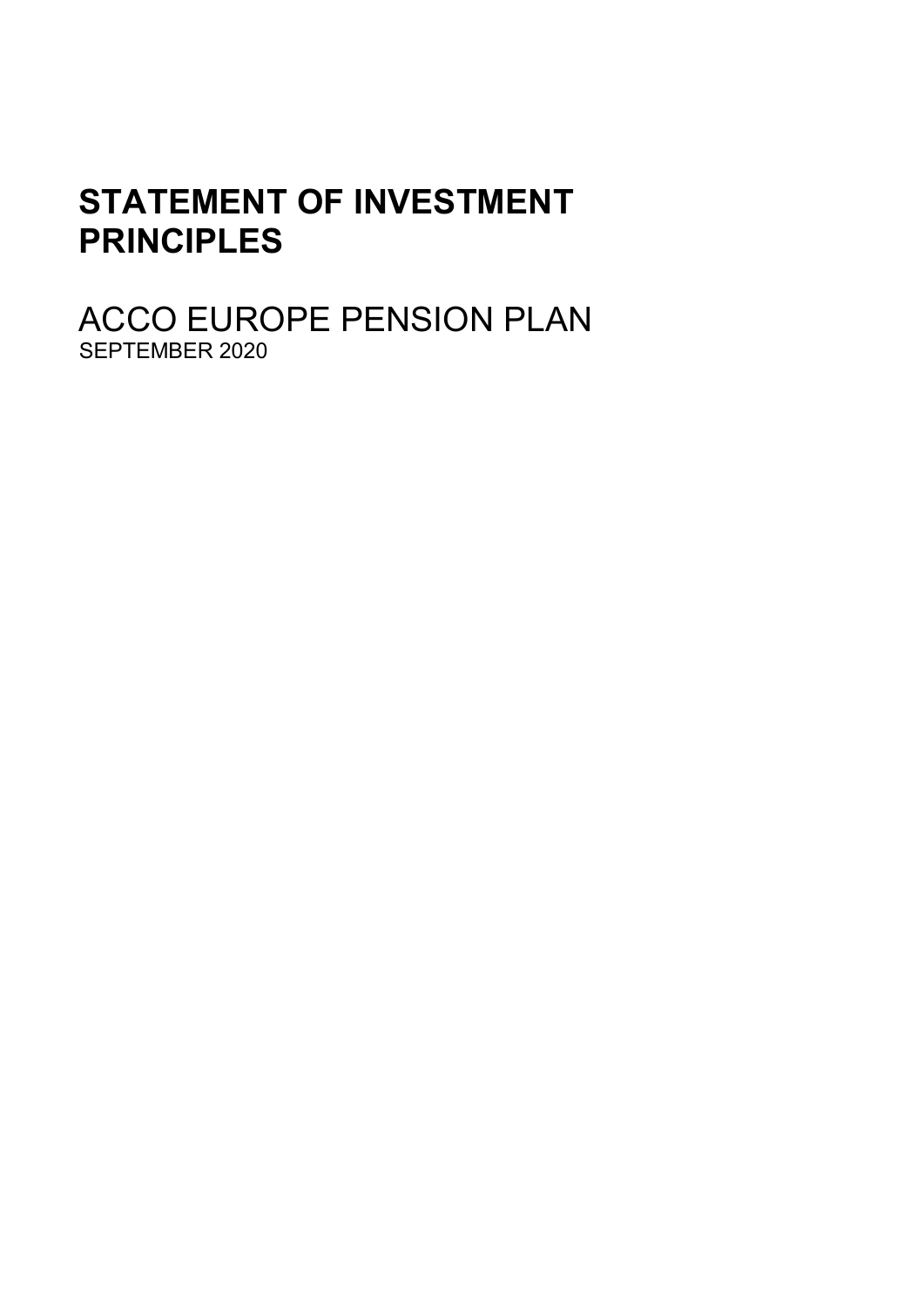# **CONTENTS**

| $\mathbf{1}$   | <b>INTRODUCTION</b>                                                                                                                                            | $\mathbf{1}$   |
|----------------|----------------------------------------------------------------------------------------------------------------------------------------------------------------|----------------|
| $\overline{2}$ | PROCESS FOR CHOOSING INVESTMENTS                                                                                                                               | $\mathbf 1$    |
| 3              | <b>INVESTMENT OBJECTIVES</b>                                                                                                                                   | $\mathbf 1$    |
| 4              | RISK MANAGEMENT AND MEASUREMENT                                                                                                                                | 2              |
| 5              | <b>INVESTMENT STRATEGY</b>                                                                                                                                     | 3              |
| 6              | <b>REALISATION OF INVESTMENTS</b>                                                                                                                              | $\overline{4}$ |
| $\overline{7}$ | CASH FLOW AND CASH FLOW MANAGEMENT                                                                                                                             | $\overline{4}$ |
| 8              | <b>REBALANCING</b>                                                                                                                                             | $\overline{4}$ |
| 9              | ENVIRONMENTAL, SOCIAL, AND CORPORATE GOVERNANCE.<br>STEWARSHIP, AND CLIMATE CHANGE                                                                             | 4              |
| 10             | TRUSTEE'S POLICIES WITH RESPECT TO ARRANGEMENTS WITH,<br>AND EVALUATION OF THE PERFORMANCE AND REMUNERATION<br>OF, ASSET MANAGERS AND PORTFOLIO TURNOVER COSTS | 5              |
| 11             | <b>ADDITIONAL ASSETS</b>                                                                                                                                       | 6              |
| 12             | <b>REVIEW OF THIS STATEMENT</b>                                                                                                                                | $\overline{7}$ |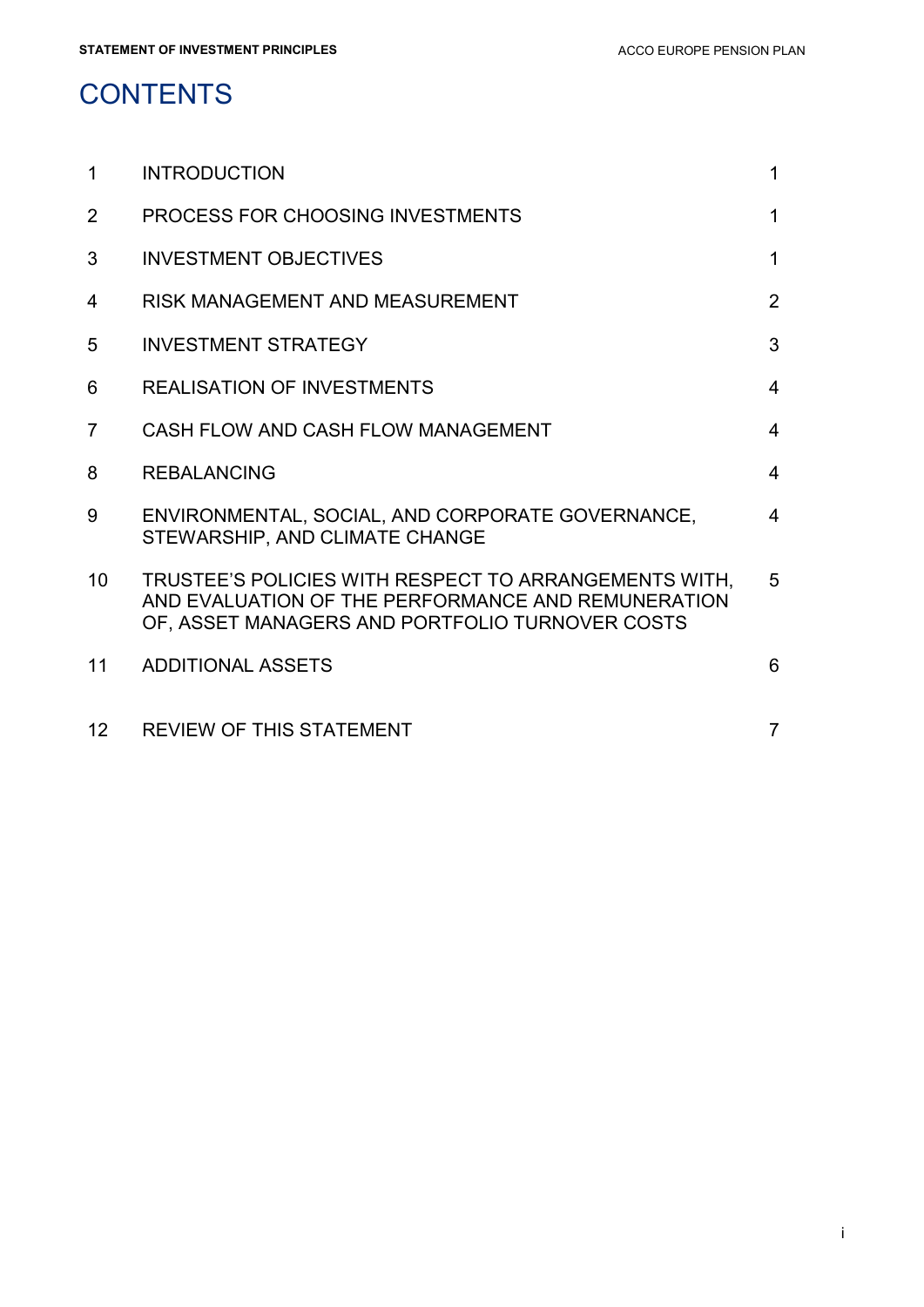# **1. Introduction**

ACCO Europe Trustee Company Limited, as Trustee of the ACCO Europe Pension Plan (the "Plan"), has drawn up this Statement of Investment Principles (the "Statement") to comply with the requirements of the Pensions Act 1995 (the "Act") and associated legislation including the Occupational Pension Schemes (Investment) Regulations 2005 (as amended). The Statement is intended to affirm the investment principles that govern decisions about the Plan's investments.

The Trustee's investment responsibilities are governed by the Plan's Trust Deed and Rules, of which this Statement takes full regard.

In preparing this Statement, the Trustee has consulted a suitably qualified person by obtaining written advice from Mercer Limited ("Mercer"). In addition, consultation has been undertaken with the Sponsoring Employer ("the Sponsor") to ascertain whether there are any material issues of which the Trustee should be aware in agreeing the Plan's investment arrangements and, in particular on the Trustee's objectives.

# **2. Process for Choosing Investments**

The Trustee has appointed Mercer to act as a discretionary investment manager, by way of Mercer's Dynamic De-risking Solution, to implement the Trustee's strategy whereby the level of investment risk reduces as the Plan's funding level improves. In this capacity, and subject to agreed restrictions, the Plan's assets are invested in multi-client collective investment schemes ("Mercer Funds") managed by a management company (Mercer Global Investments Management Limited ("MGIM")). MGIM has appointed Mercer Global Investments Europe Limited ("MGIE")) as investment manager of the Mercer Funds. In practice, MGIE delegates the discretionary investment management for the Mercer Funds to third party investment managers based in countries such as Ireland, UK and USA and those sub-investment managers will manage either a sub-fund or certain segments of a sub-fund. Mercer has expertise in identifying, selecting and combining highly rated fund managers who are best placed and resourced to manage the Plan's assets on a day to day basis.

In considering appropriate investments for the Plan, the Trustee has obtained and considered the written advice of Mercer, whom the Trustee believes to be suitably qualified to provide such advice. The advice received and arrangements implemented are, in the Trustee's opinion, consistent with the requirements of Section 36 of the Pensions Act 1995 (as amended).

# **3. Investment Objectives**

The Trustee understands that taking some investment risk, with the support of the Sponsor, is necessary to improve the Plan's ongoing and solvency funding positions. The Trustee recognises that equity (and other growth assets) investment will bring increased volatility of the funding level, but in the expectation of improvements in the Plan's funding level through equity (and other growth assets) outperformance of the liabilities over the long term.

The Trustee's primary objective is to act in the best interest of its members and ensure that the obligations to the beneficiaries of the Plan can be met. In meeting this objective, the Trustee's further objectives are to:

- By means of an agreed combination of investment return and funding budget from the Sponsor, move the Plan to a position of being fully funded on a de-risked funding basis (gilts +0.5% p.a.) by 2032.
- In doing so, to opportunistically reduce the degree of risk in the Plan's investment arrangements, thereby helping to protect the Plan's improving funding position.

The Trustee recognises this ultimately means investing in a portfolio of bonds but believes that at the current time some investment in equities and other growth assets ("Growth portfolio") is justified to target enhanced return expectations and thereby target funding level improvements. The Trustee recognises that this introduces investment risk and these risks are discussed below.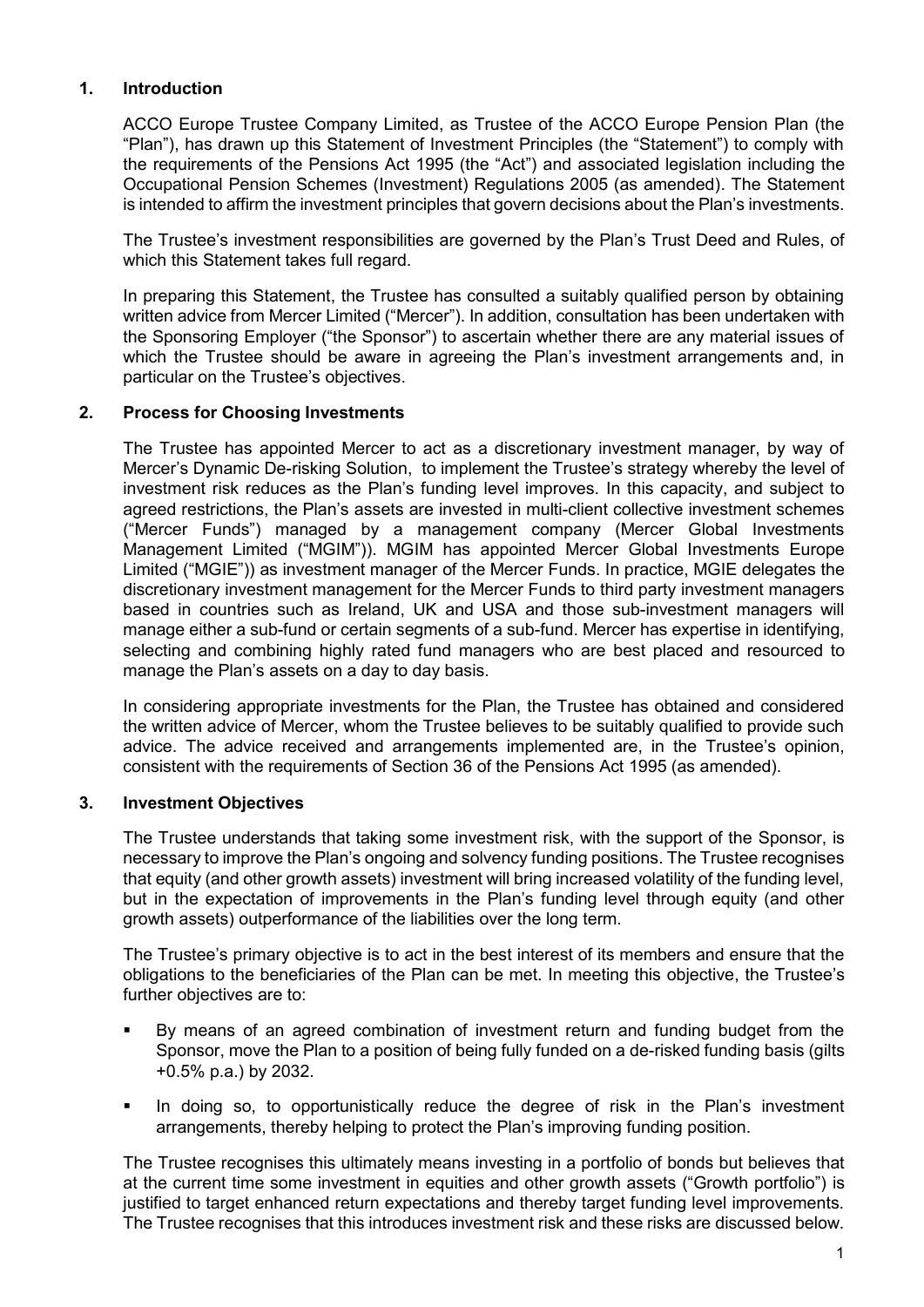The objectives set out above and the risks and other factors referenced in section 4 of this Statement are those that the Trustee determines to be financially material considerations. Nonfinancial considerations are discussed in section 9.

# **4. Risk Management and Measurement**

There are various risks to which any pension scheme is exposed. The Trustee's policy on risk management over the Plan's anticipated lifetime is as follows:

 The primary risk upon which the Trustee focuses is that arising through a mismatch between the Plan's assets and its liabilities and the Sponsor's ability to support this mismatch risk.

 The Trustee recognises that whilst increasing risk increases potential returns over a long period, it also increases the risk of a shortfall in returns relative to that required to cover the Plan's accruing liabilities as well as producing more volatility in the Plan's funding position.

 To control the risk outlined above, the Trustee, having taken advice, set the split between the Plan's Growth and Matching Portfolio such that the expected return on the overall portfolio is expected to be sufficient to meet the objectives outlined in section 3. As the funding level improves, investments will be switched from the Growth Portfolio into the Matching Portfolio with the aim of reducing investment risk.

 Whilst moving towards the target funding level, the Trustee recognises that even if the Plan's assets are invested in the Matching Portfolio there may still be a mismatch between the interestrate and inflation sensitivity of the Plan's assets and the Plan's liabilities due to the mismatch in duration between the Matching Portfolio and actuarial liabilities.

 The Trustee recognises the risks that may arise from the lack of diversification of investments. To control this risk, the Trustee has delegated the asset allocation decisions within the Growth and Matching Portfolios to Mercer (subject to certain restrictions). Mercer aims to ensure the asset allocation policy in place results in an adequately diversified portfolio. Mercer provides the Trustee with regular monitoring reports regarding the level of diversification with the Trustee's portfolio.

 To help the Trustee ensures the continuing suitability of the current investments, Mercer provides the Trustee with regular reports regarding the performance of the underlying assets managers appointed within the relevant Mercer Funds to enable the monitoring of differences between the expected and experienced levels of risk and return.

 There is a risk that the day-to-day management of the assets will not achieve the rate of investment return expected by the Trustee. The Trustee recognises that the use of active investment managers involves such a risk. However, for specific asset classes it believes that this risk is outweighed by the potential gains from successful active management. Likewise, passive management will be used for one of a number of reasons, namely to diversify and reduce risk and when investing in markets deemed efficient where the scope for added value is limited.

 To help diversify manager-specific risk, within the context of each of the Growth and Matching Portfolios, the Trustee expects that the Plan's assets are managed by appropriate underlying asset managers.

 By investing in the Mercer Funds, the Trustee does not make investments in securities that are not traded on regulated markets. However, should the Plan's assets be invested in such securities, in recognition of the associated risks (in particular liquidity and counterparty exposure), such investments would normally only be made with the purpose of reducing the Plan's mismatch risk relative to its liabilities or to facilitate efficient portfolio management. In any event, the Trustee would ensure that the assets of the Plan are predominantly invested on regulated markets.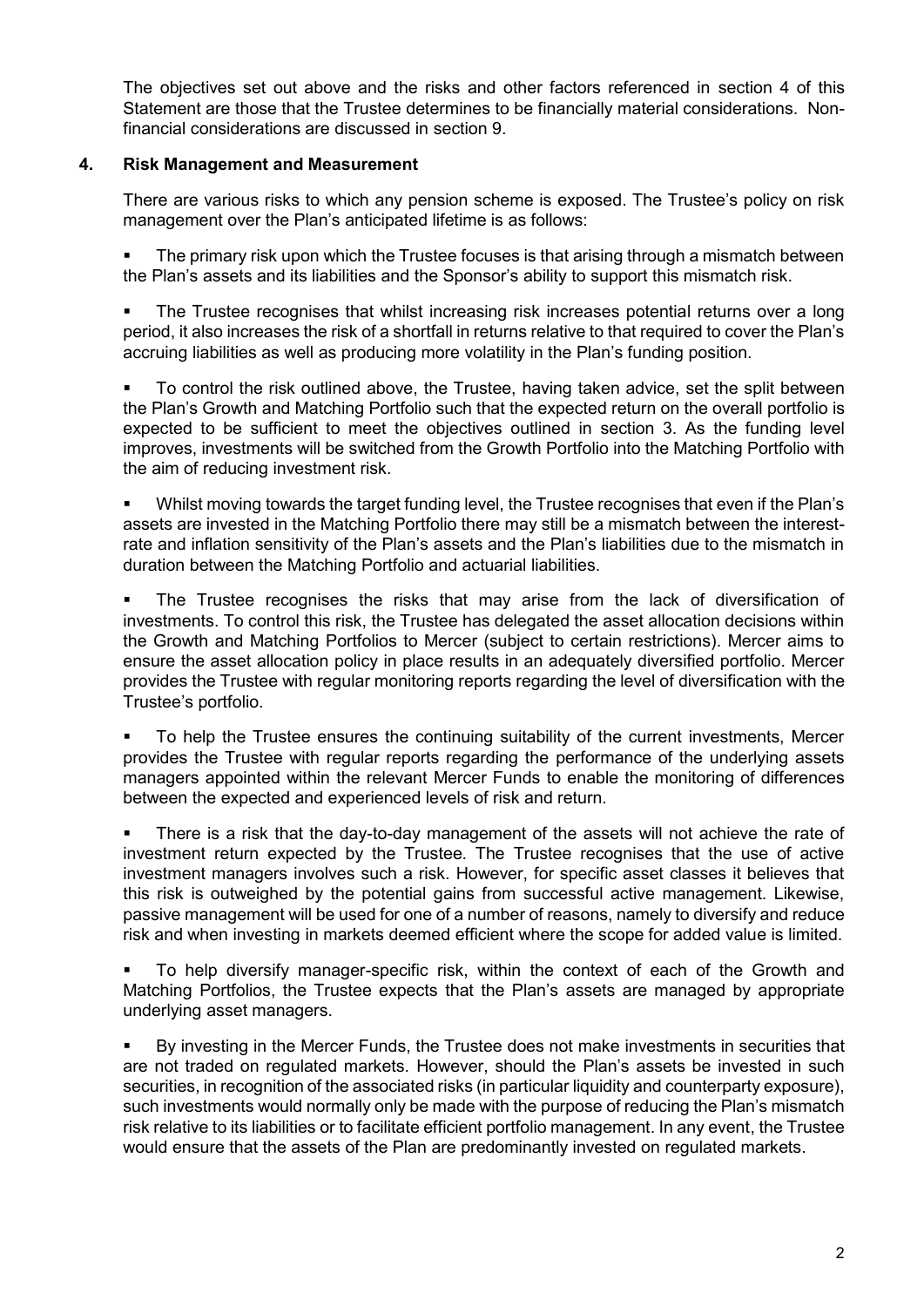• The Trustee recognises the risks inherent in holding illiquid assets. The Trustee has carefully considered the Plan's liquidity requirements and time horizon when setting the investment strategy and liquidity risk is managed by ensuring illiquid asset classes represent an appropriate proportion of the overall investment strategy.

 The Plan is subject to indirect currency risk because some of the investment vehicles in which the Plan invests are sterling priced pooled investment vehicles which hold underlying investments denominated in foreign currency. Within the context of the Mercer Funds used in the Growth and Matching Portfolios, to limit currency risk, a target non-sterling currency exposure is set and the level of non-sterling exposure is managed using currency hedging derivatives such as forwards and swaps.

 The Trustee recognises that environmental, social and corporate governance concerns, including climate change, have a financially material impact on return. Section 9 sets out how these risks are managed.

Should there be a material change in the Plan's circumstances, the Trustee will advise Mercer, who will review whether and to what extent the investment arrangements should be altered; in particular, whether the current de-risking strategy remains appropriate.

# **5. Investment Strategy**

The Trustee, with advice from the Plan's investment consultant and Scheme Actuary, reviewed the Plan's investment strategy in 2019. This review considered the Trustee's investment objectives, its ability and willingness to take risk (the "risk budget") and how this risk budget should be allocated and implemented (including de-risking strategies).

Following the review, the key decision was to seek a long-term solution to "de-risk" the Plan's assets relative to its liabilities over time using a dynamic trigger based de-risking framework. The Trustee decided to engage Mercer to implement its de-risking strategy by way of its Dynamic Derisking Solution. The approach undertaken relates to the asset allocation to the Plan's funding level (on an actuarial basis using a single discount rate of 0.5% p.a. in excess of the appropriate gilt yields i.e. "gilts + 0.5% basis"). The de-risking rule mandates the following practices:

- To hold sufficient growth assets to target full funding on a gilts +0.5% basis by 2032;
- To reduce the volatility in the funding level by reducing unhedged liability exposures;
- To monitor the progress in the funding level and to capture improvements in the funding level promptly, if they arise.

The de-risking strategy takes account of the Plan's initial funding level on a gilts +0.5% p.a. basis and is based on a model of the progression of the Plan's future funding level, taking into account the expected contributions from the Sponsor as agreed at the latest triennial actuarial valuation.

The de-risking triggers which form the basis of the Plan's dynamic investment strategy are set out in a separate document – the Statement of Investment Arrangements.

Once the funding level has moved through a band, the asset allocation will not be automatically "re-risked" should the funding level deteriorate. The investment strategy will be reviewed on an annual basis to ensure that the triggers set remain appropriate and amended if required.

Responsibility for monitoring the Plan's asset allocation, and undertaking any rebalancing activity, is delegated to Mercer. Mercer reports quarterly to the Trustee on its rebalancing activities.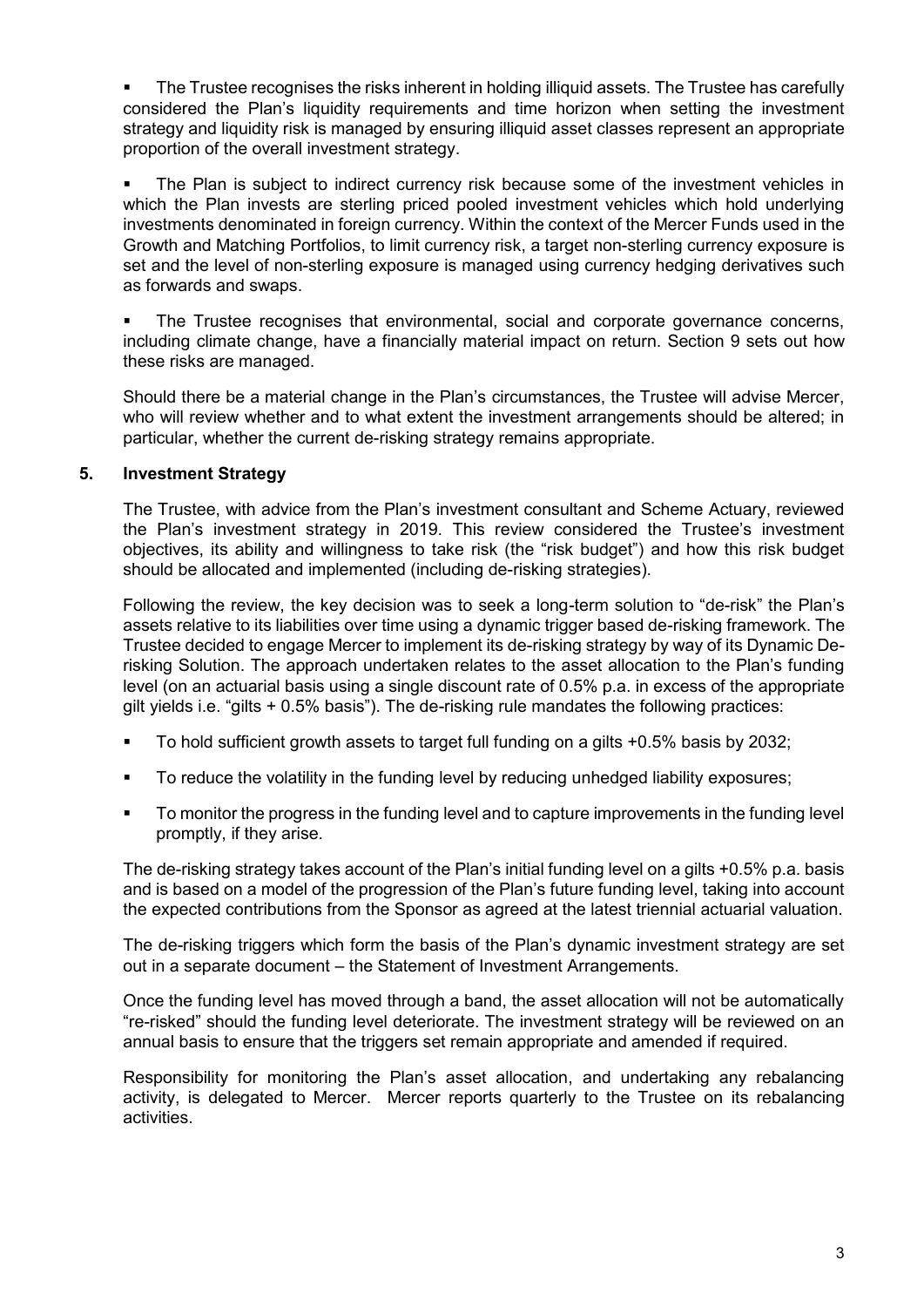# **6. Realisation of Investments**

The Trustee, on behalf of the Plan, holds shares in the Mercer Funds. In its capacity as investment manager to the Mercer Funds, MGIE, and the underlying third party asset managers appointed by MGIE, within parameters stipulated in the relevant appointment documentation, have discretion in the timing of the realisation of investments and in considerations relating to the liquidity of those investments.

# **7. Cash flow and cash flow management**

Cash flows, whether positive or negative, are taken into account by Mercer when it rebalances the Plan's assets in line with the Plan's strategic allocation. Mercer is responsible for raising cash flows to meet the Plan's requirements.

# **8. Rebalancing**

As noted, responsibility for monitoring the Plan's asset allocation and any rebalancing activity is undertaken by Mercer. Mercer reviews the balance between the Growth and Matching Portfolios on an ongoing basis. If at any time the balance between the Growth and Matching Portfolios is deemed to be outside an agreed tolerance range, Mercer will seek to rebalance these allocations back towards the target allocations. Although Mercer has discretion to vary the tolerance range, it is the intention that the Growth Portfolio allocation will not drift by more than 5%, in absolute terms, away from the relevant target allocation.

The ranges have been designed to ensure that unnecessary transaction costs are not incurred by frequent rebalancing.

In the event of a funding level trigger being breached, the assets will be rebalanced to bring them in line with the reduced growth portfolio weighting, under the new de-risking band, as defined in the Statement of Investment Arrangements.

Rebalancing takes place in accordance with the provisions of the discretionary investment management agreement entered into between the Trustee and Mercer, and unless specifically agreed, any assets outside of the Growth and Matching Portfolios will not be part of such rebalancing.

# **9. Environmental, Social, and Corporate Governance, Stewardship, and Climate Change**

The Trustee believes that environmental, social, and corporate governance (ESG) factors may have a material impact on investment risk and return outcomes, and that good stewardship can create and preserve value for companies and markets as a whole. The Trustee also recognises that long-term sustainability issues, particularly climate change, present risks and opportunities that increasingly may require explicit consideration.

As noted above, the Trustee has appointed Mercer to act as a discretionary investment manager in respect of the Plan's assets and such assets are invested in a range of Mercer Funds managed by MGIE. Asset managers appointed to manage the Mercer Funds are expected to evaluate ESG factors, including climate change considerations, and exercise voting rights and stewardship obligations attached to the investments, in accordance with their own corporate governance policies and current best practice, including the UK Corporate Governance Code and UK Stewardship Code.

The Trustee considers how ESG, climate change and stewardship is integrated within Mercer's, and MGIE's, investment processes and those of the underlying asset managers in the monitoring process. Mercer, and MGIE, is expected to provide reporting to the Trustees on a regular basis, at least annually, on ESG integration progress, stewardship monitoring results, and climaterelated metrics such as carbon foot printing for equities and/or climate scenario analysis for diversified portfolios.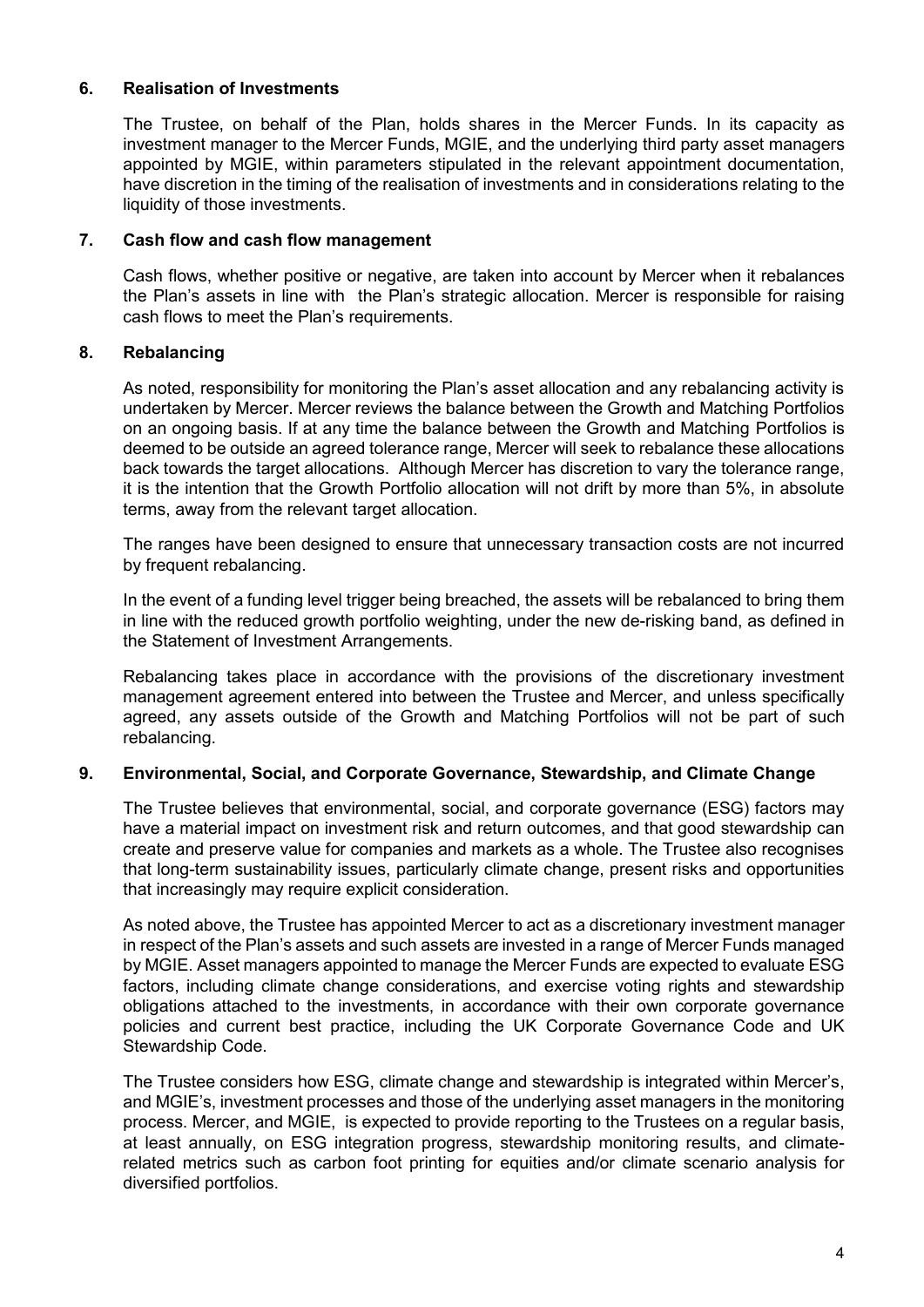#### **Member views**

Member views are not taken into account in the selection, retention and realisation of investments. However, the Trustee believes that the delegation of portfolio construction to Mercer will lead to ESG considerations that are in the best interests of the Plan as a whole.

#### **Investment Restrictions**

Mercer has given its appointed investment managers investment restrictions in relation to particular products or activities for all equities and fixed income portfolios. Mercer is also a signatory of the Principles of Responsible Investment and engages with the UN Compact.

The Trustee has not set any investment restrictions in relation to particular Mercer Funds.

#### **10. Trustee's Policies with Respect to Arrangements with, and Evaluation of the Performance and Remuneration of, Asset Managers and Portfolio Turnover Costs**

When engaging Mercer as discretionary investment manager to implement the Trustee's investment strategy outlined in section 5, the Trustee is concerned that, as appropriate and to the extent applicable, Mercer is incentivised to align its strategy and decisions with the profile and duration of the liabilities of the Plan, in particular, long-term liabilities.

As Mercer manages the Plan's assets by way of investment in Mercer Funds, which are multiclient collective investment schemes, the Trustee accepts that it does not have the ability to determine the risk profile and return targets of specific Mercer Funds but the Trustee expects Mercer to manage the assets in a manner that is consistent with the Trustee's overall investment strategy as outlined in section 3. The Trustee has taken steps to satisfy themselves that Mercer has the appropriate knowledge and experience to do so and keeps Mercer's performance under ongoing review.

Should Mercer fail to align its investment strategies and decisions with the Trustee's policies, it is open to the Trustee to disinvest some or all of the assets invested managed by Mercer, to seek to renegotiate commercial terms or to terminate Mercer's appointment.

To evaluate performance, the Trustee receives**,** and considers, investment performance reports produced on a quarterly basis, which presents performance information and commentary in respect of the Plan's funding level and the Mercer Funds in which the Trustee is invested. Such reports have information covering fund performance for the previous three months, one-year, three years and since inception. The Trustee reviews the absolute performance and relative performance against a portfolio's and underlying investment manager's benchmark (over the relevant time period) on a net of fees basis. The Trustee's focus is on the medium to long-term financial and non-financial performance of Mercer and the Mercer Funds.

Neither Mercer or MGIE make investment decisions based on their assessment about the performance of an issuer of debt or equity. Instead, assessments of the medium to long-term financial and non-financial performance of an issuer are made by the underlying third party asset managers appointed by MGIE to manage assets within the Mercer Funds. Those managers are in a position to engage directly with such issuers in order to improve their performance in the medium to long term. The Trustee is*,* however, able to consider Mercer's and MGIE's assessment of how each underlying third party asset manager embeds ESG into their investment process and how the manager's responsible investment philosophy aligns with the Trustee's own responsible investment policy. This includes the asset managers' policies on voting and engagement.

Section 9 provides further details of the steps taken, and information available, to review the decisions made by managers, including voting history and the engagement activities of managers to identify decisions that appear out of line with a Mercer Fund's investment objectives or the objectives/policies of the Plan.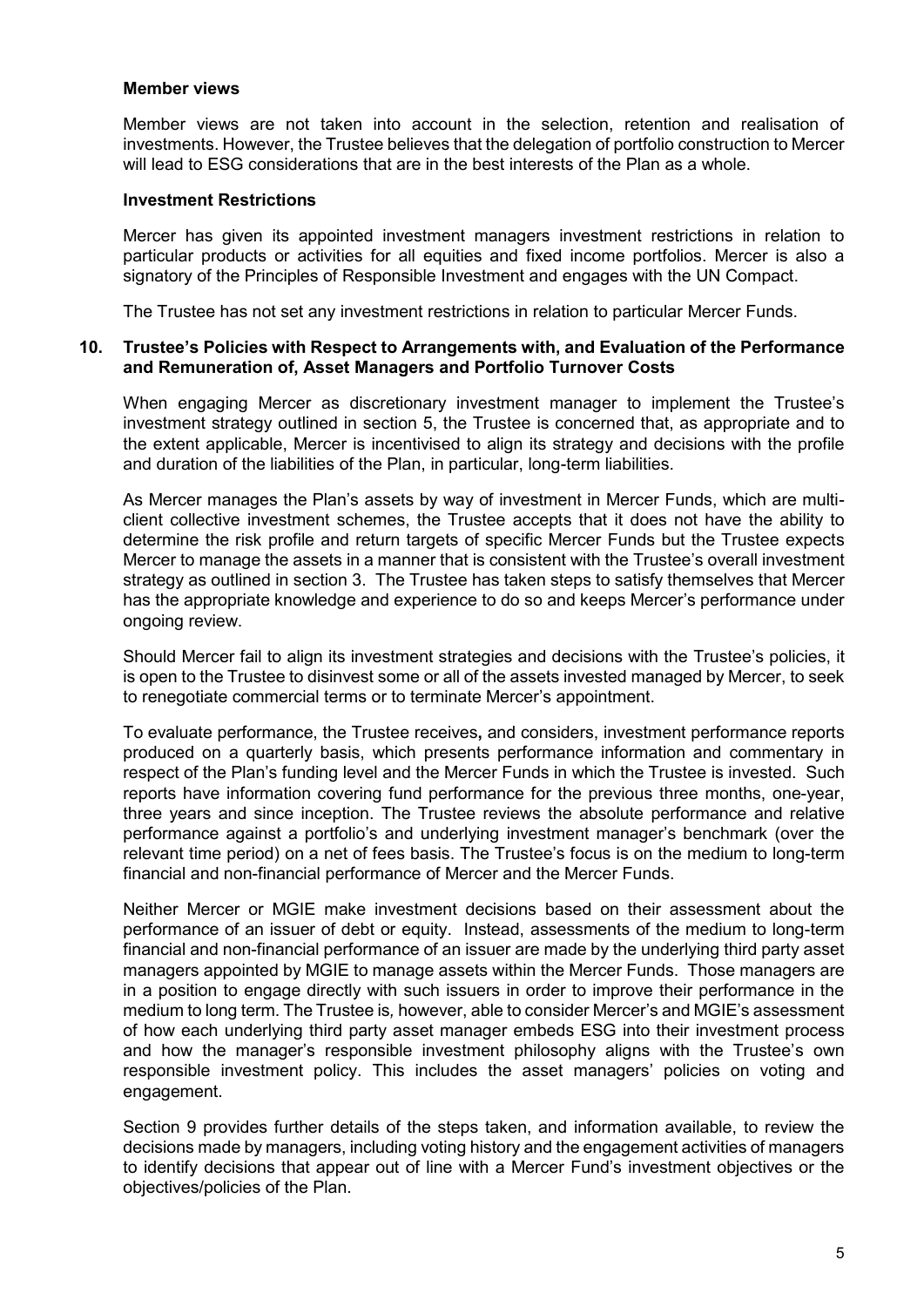The asset managers are incentivised as they will be aware that their continued appointment by MGIE will be based on their success in meeting MGIE's expectations. If MGIE is dissatisfied then it will, where appropriate, seek to replace the manager.

The Trustee is long-term investor and is not looking to change its investment arrangements on an unduly frequent basis. However, the Trustee does keep those arrangements under review, including the continued engagement of Mercer using, among other things, the reporting described above.

The Trustee monitors, and evaluates, the fees it pays for asset management services on an ongoing basis taking into account the progress made in achieving its investment strategy objectives as outlined in section 5. Mercer's, and MGIE's, fees are based on a percentage of the value of the Plan's assets under management which covers the design and annual review of the de-risking strategy, and investment management of the assets. In addition, the underlying third party asset managers of the Mercer Funds also charge fees based on a percentage of the value of the assets under management. In some instances, some of the underlying managers may also be entitled to charge fees based on their performance.

MGIE reviews the fees payable to third party asset managers managing assets invested in the Mercer Funds on a regular basis with any negotiated fee savings passed directly to the Plan. Mercer's, MGIE's, and the third party asset managers', fees are outlined in a quarterly investment strategy report prepared for the Trustee, excluding performance-related fees and other expenses involved in the Mercer Funds not directly related with the management fee.

Details of all costs and expenses are included in the Mercer Funds' Supplements, the Report & Accounts and within the Plan's annualized, MiFID II compliant Personalised Cost & Charges statement. The Plan's Personalised Cost & Charges statement also include details of the transaction costs associated with investment in the Mercer Funds.

The Trustee does not have an explicit targeted portfolio turnover range, given the de-risking mandate, but rebalancing ranges have been designed to avoid unnecessary transaction costs being incurred by unduly frequent rebalancing. Performance is reviewed net of portfolio turnover costs, with the review of portfolio turnover of the underlying investment managers undertaken by MGIE.

# **11. Additional Assets**

Under the terms of the Plan's Trust Deed, the Trustee is responsible for the investment of any Additional Voluntary Contributions ("AVCs") paid by members. The Trustee reviews the investment performance of the chosen providers as appropriate and take advice as to the providers' continued suitability.

Members' AVCs are invested with Equitable Life, Clerical Medical, Legal & General and Prudential. Since the Plan is closed to future accrual, no new contributions can be made in respect of AVCs. However, members who paid AVCs in the past retain investments in respect of those contributions.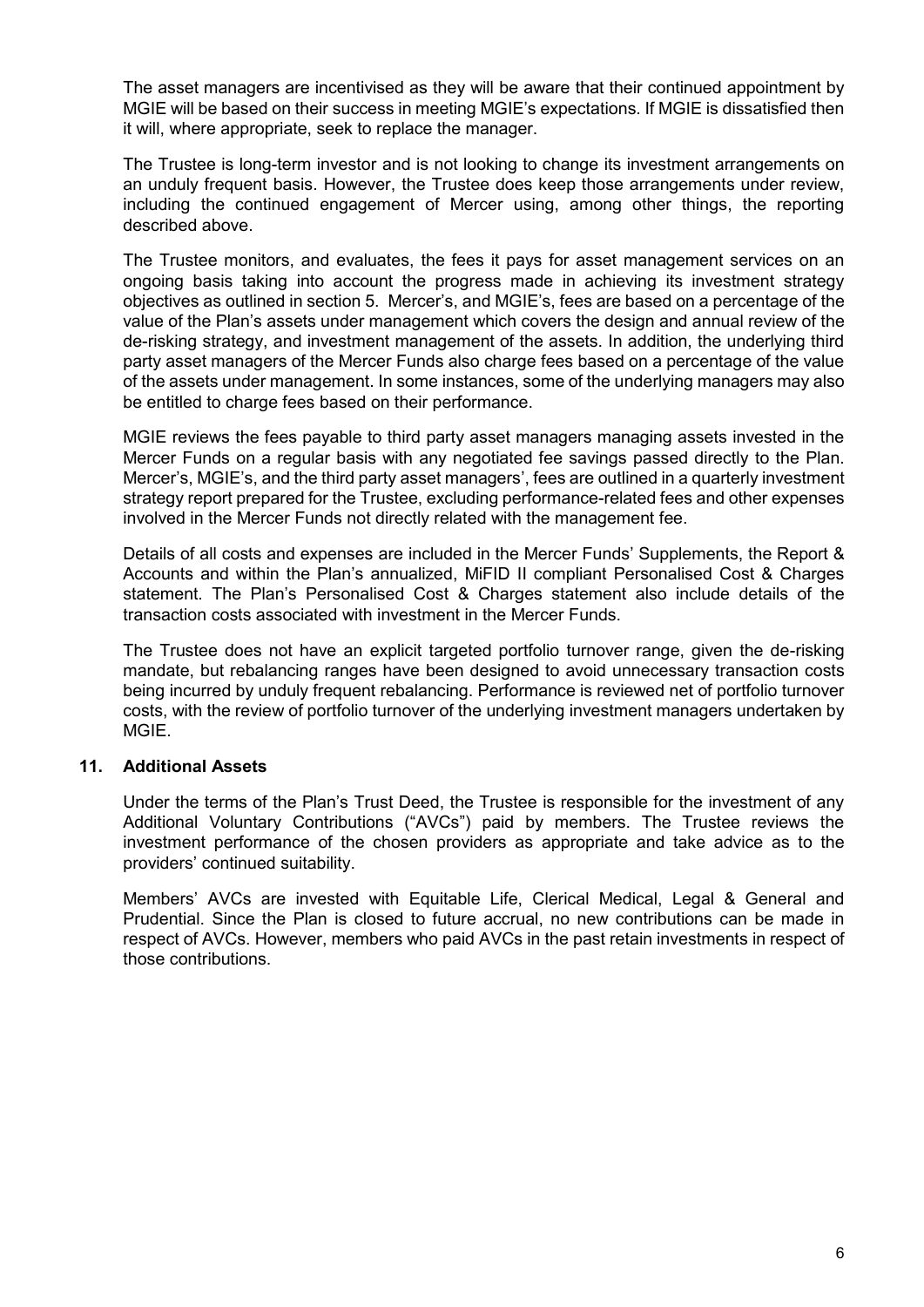## **12. Review of this Statement**

The Trustee will review this Statement at least once every three years and without delay after any significant change in investment policy. Any change to this Statement will only be made after having obtained and considered the written advice of someone who the Trustee reasonably believes to be qualified by their ability in and practical experience of financial matters and to have the appropriate knowledge and experience of the management of pension scheme investments.

 $A600$ 

Alison Bostock

**Signature Print Name** 

**Signature Print Name** 

15 September 2020

**Date**

**For and on behalf of ACCO Europe Trustee Company Limited as Trustee of the ACCO Europe Pension Plan**